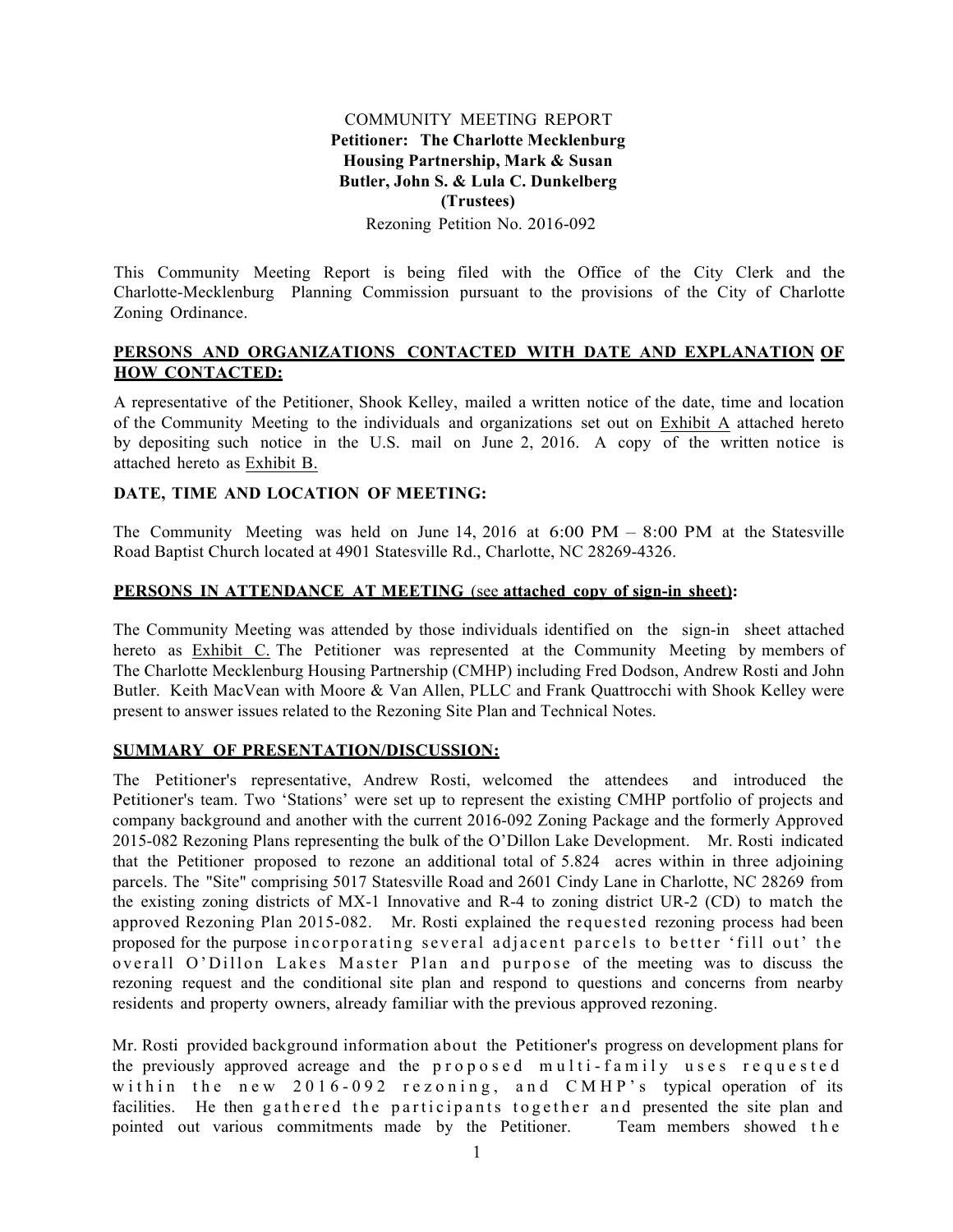prop osed plan and previously approved rezoning plans and discussed the design of the additional parcels. Approve and proposed site plans were used to illustrate and to explain the site design concepts and integration into the overall master plan.

Detailed minutes of the questions and conversation about the rezoning are provided below including questions, responses and additional comments made by the petitioner.

Q: (Mr. Frank White) requested review of the proposed Statesville Road entry to the site.

R: Team explained that new entry connection was approved with Rezoning 2015-082 and located on plan.

Q: (Hayden Pennell) What would development offer the young folks within the community?

R: Team explained that all existing lakes and wetlands to remain intact and be developed as lakeside amenities to include pedestrian walking, running or bike trails, CMHP is also working with Charlotte Mecklenburg Parks and Recreation for potential partnerships for park connections relative to nearby Nivens Park & Athletic Facilities at Cindy Lane and potential connections to Rosa Parks' Park. In addition, all CMHP multifamily developments will have children's playground facilities. CMHP are also working with other groups on potential opportunities for education and tutoring programs. The future single-family development will include a Swim Facility and Club house for residents and a new Charlotte Mecklenburg Parks and Recreation Pool Facility is planned several miles down Statesville Rd. at Brightwalk to open in 2017 at approximate cost of 3.6 million.

Q: (Hayden Pennell) Will additional families increase school requirements?

R: The Team noted that as part of the rezoning review, CMS evaluates and makes recommendations based on proposed development. Other meeting participants noted that the area was already getting a new replacement school which would be positive for the area.

Q: (Mr. Frank White) the nearby Durham Lane area has a lot of vacant land; is CMHP looking to acquire other adjacent land for development?

R: (Andrew Rosti) noted that cost of vacant land in the area is already starting to increase in price and for now they are focused on the parcels currently within the rezoning.

Q: (Mr. Frank White) Will there be any retail development as area could use retail?

R: (Andrew Rosti) noted that Brightwalk neighborhood, +-3 miles south, has potential for grocery, bakery and brewery and that Vision Ventures at the Rite Aid property, south at Graham & Statesville is planned for development but with mostly office use at this time. The current planning for the O'Dillon Lakes Rezoning phases are for residential.

Q: (Hayden Pennell) How will new development affect current resident property taxes for fixed incomes? R: (Andrew Rosti) noted that the 270 approved affordable senior and multi-family development within the O'Dillon Lakes development will be tax exempt.

Q: (Mr. Frank White) requested review of the proposed street improvement areas surrounding the development.

R: The team described the previously approved Transportation Improvements as illustrated on the 2015- 082 Rezoning Site Plans.

Q: (Mr. Frank White) requested information about the proposed construction and phasing of the development.

R: CMHP Team responded with the following: propose to break ground for Phase 1 site work with first grading permits in November or December of 2016, pending City Engineering Site Plan approval process,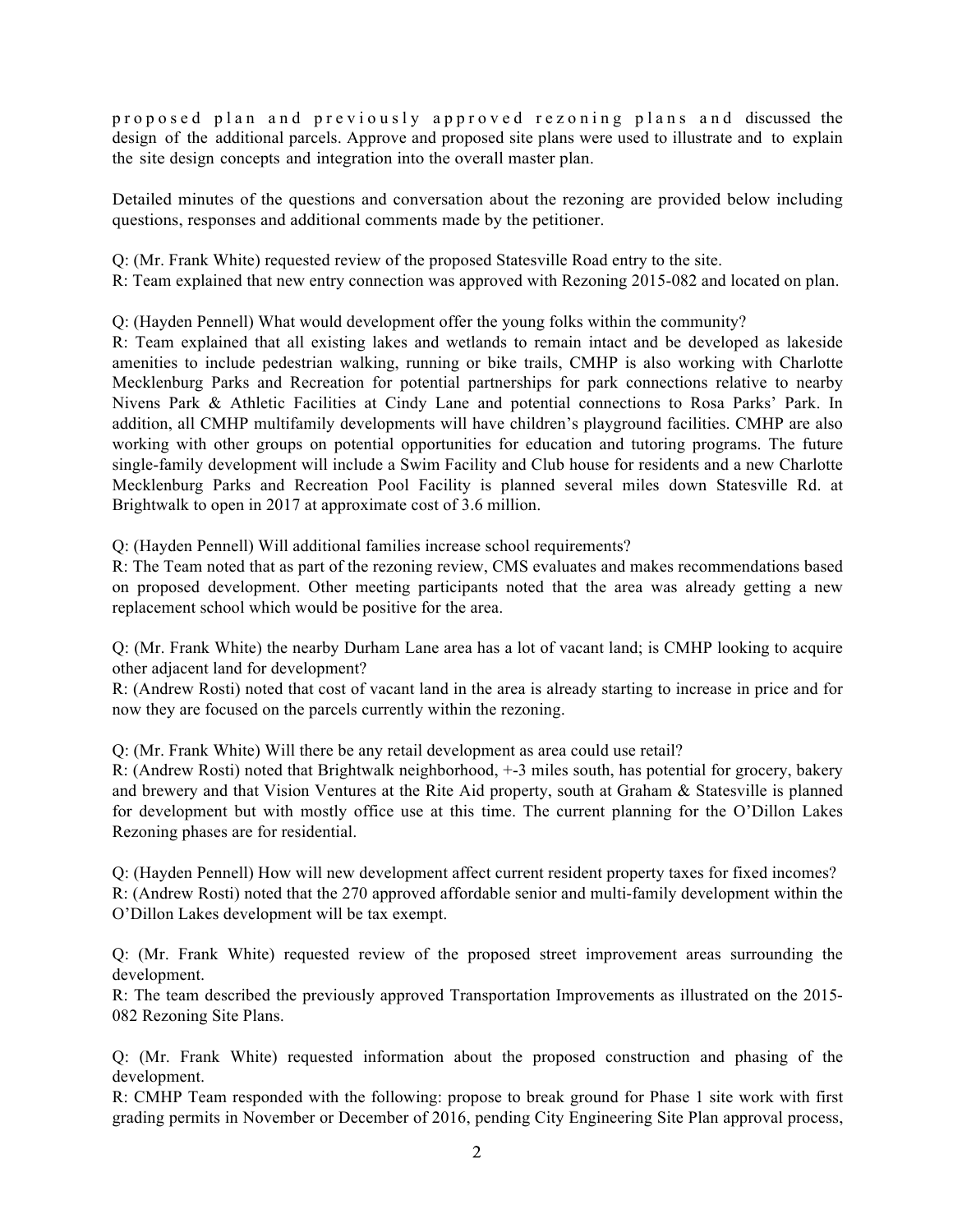starting at Statesville Rd. entrance. The first phase of development will include 18 Town homes and Single Family lots along with 150 multifamily apartments. It is anticipated that there will be a total of seven construction phases with +-40 residential lot developed within each phase. Each future phase takes about 6 months each for construction of the residences. CMHP notes that future phase will include the residential pool facility along Cindy Lane. Mr. White had follow up question related to sales at Brightwalk that was reported by CMHP to be nearly sold out. Mr. White noted that the proposed development and entry at Statesville Rd. would be an 'enhancement' for the area.

Q: (Hayden Pennell) Questioned if there was a name for the new development?

R: (Andrew Rosti) Noted that currently there the project had no formal name and queried the group to see if they had any ideas other than referencing the former owners, the O'Dillon family. The assembled group had no suggestions and Mr.Rosti noted that CMHP would reach out to the neighborhood for ideas.

Q: (Mr. Frank White) requested information about the proposed types of residences to be constructed and costs.

R: The team responded that there would be single family, multi-family, townhomes and cluster homes with the cluster homes in the range below \$140,000.00.

Q: (Mr. Frank White) asked about what stage the development was in the design process.

R: CMHP responded that preliminary site design was well under way and that they had preliminary contracts with several national builders whom they could not yet disclose.

Q: (Mr. Frank White) asked about soils contamination at the existing R-4 parcel along Statesville Rd. that was a part of the rezoning plan.

R: CMHP responded that they had contracted test borings and would institute required remediation for the Brownfield site.

Q: (Mr. Frank White) requested any information regarding Transit Opportunities for the site.

R: (Andrew Rosti) noted that currently 90-95% of all of the region's public transportation consists of existing bus routes and ridership and that these routes have not been significantly researched or update in the last 20 years. He noted that future CATS plans include additional stop/extensions for Cindy Lane and that the development would need to include required bus pad areas per the approved rezoning documents. He responded that a long range future 'Intermodal' Transit station was proposed at Trade & Graham Streets, Uptown , to connect rail, bus and I-77.

END NOTES

Respectfully submitted, this 20th day of June, 2016.

cc: LaQuett White, Charlotte-Mecklenburg Planning Department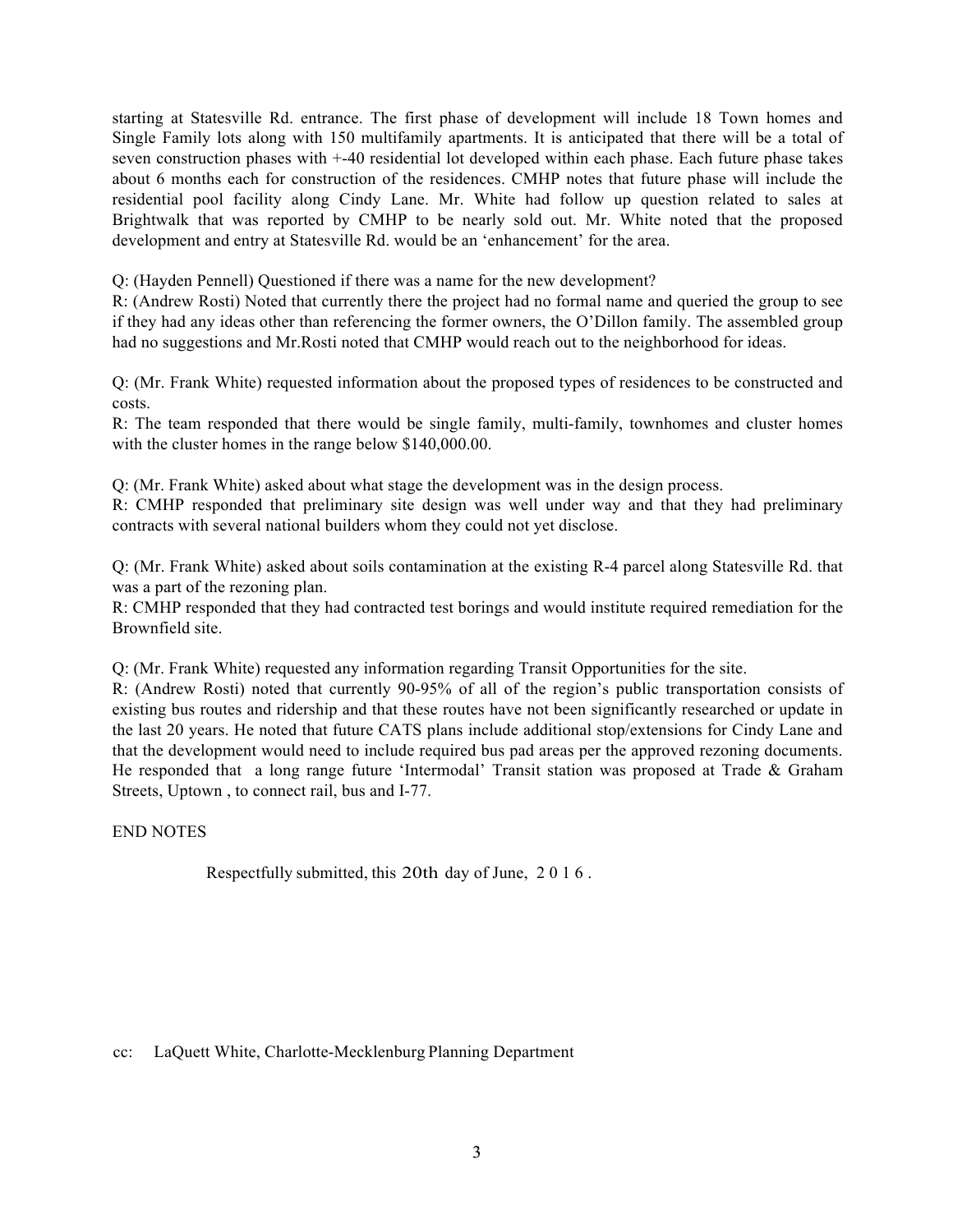# 'EXHIBIT A' 2016-092 ADJACENT PROPERTY OWNERS

| Pet_No   | <b>TaxPID</b>              | ownerlastn                                   | ownerfirst             | cownerfirs           | cownerlast                     | mailaddr1                        | mailaddr2 | city              | state          | zipcode |
|----------|----------------------------|----------------------------------------------|------------------------|----------------------|--------------------------------|----------------------------------|-----------|-------------------|----------------|---------|
| 2016-092 |                            | 04113225 2014-1 IH BORROWER LP               |                        |                      | C/O INVITATION HOMES           | 901 MAIN ST SUITE 4700           |           | <b>DALLAS</b>     | <b>TX</b>      | 75202   |
| 2016-092 |                            | 04115113 2014-1 IH BORROWER LP               |                        |                      | C/O INVITATION HOMES           | 901 MAIN ST SUITE 4700           |           | <b>DALLAS</b>     | <b>TX</b>      | 75202   |
| 2016-092 |                            | 04113223 2015-3 IH2 BORROWER LP              |                        |                      | C/O INVITATION HOMES           | 901 MAIN ST STE 4700             |           | <b>DALLAS</b>     | <b>TX</b>      | 75202   |
| 2016-092 |                            | 04113348 2015B PROPERTY OWNER LLC            |                        |                      |                                | 3300 FERNBROOK LN N STE 210      |           | PLYMOUTH          | MN             | 55447   |
| 2016-092 |                            | 04113157 AFFINITY CAPITAL LLC                |                        |                      |                                | 4100 CARMEL RD, SUITE B122       |           | CHARLOTTE         | N <sub>C</sub> | 28226   |
|          |                            |                                              |                        |                      |                                |                                  |           |                   |                |         |
| 2016-092 |                            | 04113159 AFFINITY CAPITAL LLC                |                        |                      |                                | 4100 CARMEL RD, SUITE B122       |           | CHARLOTTE         | <b>NC</b>      | 28226   |
| 2016-092 |                            | 04116116 ALEXANDER                           | <b>BALLAM JUSTIN</b>   |                      |                                | 5127 STATESVILLE RD              |           | CHARLOTTE         | <b>NC</b>      | 28269   |
|          |                            | 2016-092 04113158 ALEXANDER                  | <b>RALPH</b>           |                      |                                | PO BOX 16585                     |           | CHARLOTTE         | <b>NC</b>      | 28297   |
| 2016-092 | 04113241 ALLEN             |                                              | <b>JOHN J</b>          | <b>MARGARET L</b>    | ANDERSON                       | 2738 COCHRANE DR                 |           | CHARLOTTE         | <b>NC</b>      | 28269   |
| 2016-092 | 04113375 ALSTON            |                                              | <b>SHANDA M</b>        |                      |                                | 2739 COCHRAN DR                  |           | CHARLOTTE         | <b>NC</b>      | 28269   |
|          | 2016-092 04115607 ANARIVA  |                                              | <b>FRANCISCO</b>       |                      |                                | 2828 COCHRANE DR                 |           | CHARLOTTE         | <b>NC</b>      | 28269   |
| 2016-092 |                            | 04115101 ANDINO-HERNANDEZ                    | <b>MARCIA MERCEDEZ</b> |                      |                                | 3200 OAKWOOD DR                  |           | CHARLOTTE         | <b>NC</b>      | 28269   |
| 2016-092 | 04113110 ARCHIE            |                                              | <b>CYNTHIAD</b>        |                      |                                | 1820 BUTTERFLY LN                |           | CHARLOTTE         | <b>NC</b>      | 28269   |
| 2016-092 | 04113124 ASHE              |                                              | <b>VIRGINIA ELAINE</b> |                      |                                | 2605 FEATHERBEND CT              |           | CHARLOTTE         | NC.            | 28269   |
|          |                            |                                              |                        |                      |                                |                                  |           |                   |                |         |
| 2016-092 | 04113303 BAKER             |                                              | KIZZEY K               |                      |                                | 2813 FOUNTAINGRASS LN            |           | CHARLOTTE         | <b>NC</b>      | 28269   |
| 2016-092 | 04115608                   | <b>BARRANTES</b>                             | <b>BLANCA D</b>        | <b>MARTIN D</b>      | <b>BARRANTES</b>               | 2800 COCHRANE DR                 |           | CHARLOTTE         | <b>NC</b>      | 28269   |
| 2016-092 | 04115409 BEAM              |                                              | <b>JOFY ALAN</b>       |                      |                                | 2909 OAKWOOD DR                  |           | CHARLOTTE         | N <sub>C</sub> | 28213   |
| 2016-092 | 04113211 BELLAMY           |                                              | <b>WILLIAM A</b>       | <b>TERESA M</b>      | BELLAMY                        | 2538 COCHRANE DR                 |           | CHARLOTTE         | <b>NC</b>      | 28269   |
| 2016-092 | 04113229 BELTRAN           |                                              | <b>ALFONSO</b>         |                      |                                | 2640 MEADOW KNOLL RD             |           | CHARLOTTE         | <b>NC</b>      | 28269   |
| 2016-092 | 04113216 BENNETT           |                                              | <b>CARMA C</b>         |                      |                                | 2518 COCHRANE DR                 |           | CHARLOTTE         | <b>NC</b>      | 28269   |
| 2016-092 |                            | 04115313 BERD PROPERTIES LLC                 |                        |                      |                                | PO BOX 970096                    |           | <b>BOCA RATON</b> | <b>FL</b>      | 33497   |
|          | 2016-092 04116244 BETHEA   |                                              | ROZELLA VICTORIA       |                      |                                | 3108 MISTY CREEK DR              |           | CHARLOTTE         | <b>NC</b>      | 28269   |
|          | 2016-092 04113304 BIGGS    |                                              | <b>JOCELYN L</b>       |                      |                                | 2817 FOUNTAINGRASS LN            |           | CHARLOTTE         | N <sub>C</sub> | 28269   |
|          |                            |                                              |                        |                      |                                |                                  |           |                   | <b>NC</b>      | 28269   |
| 2016-092 | 04113135 BOULET            |                                              | JEAN                   |                      |                                | 2735 MEADOW KNOLL DR             |           | CHARLOTTE         |                |         |
| 2016-092 | 04530208 BOWERS            |                                              | <b>GARY WILLIS JR</b>  |                      |                                | 9401 PENDENNIS LN                |           | CHARLOTTE         | <b>NC</b>      | 28210   |
| 2016-092 | 04113395 BRICE             |                                              | NATOSHA                |                      |                                | 2212 BRANDYBUCK LN               |           | CHARLOTTE         | <b>NC</b>      | 28269   |
| 2016-092 | 04113206                   | <b>BRIDGERS</b>                              | <b>GEORGE</b>          |                      |                                | 2616 COCHRANE DR                 |           | CHARLOTTE         | <b>NC</b>      | 28269   |
| 2016-092 | 04113138 BRISCOE           |                                              | LINDA N                |                      |                                | 2729 MEADOW KNOLL DR             |           | CHARLOTTE         | <b>NC</b>      | 28269   |
|          | 2016-092 04113301 BROOKINS |                                              | <b>THOMAS JR</b>       |                      |                                | 2805 FOUNTAINGRASS LN            |           | CHARLOTTE         | <b>NC</b>      | 28269   |
| 2016-092 | 04113372 BROOKS            |                                              | STARRETTA              |                      |                                | 2707 COCHRANE DRIVE              |           | CHARLOTTE         | <b>NC</b>      | 28269   |
| 2016-092 | 04113207 BROWN             |                                              | TA-MIA G               |                      |                                | 2612 COCHRANE DR                 |           | CHARLOTTE         | <b>NC</b>      | 28269   |
| 2016-092 | 04113212 BROWN             |                                              | <b>TAMMY A</b>         |                      |                                | 2534 COCHRANE DR                 |           | CHARLOTTE         | ΝC             | 28269   |
| 2016-092 | 04113393 BRYANT            |                                              | JOHNNIE RAY            | MARGARET ANN         | <b>BRYANT</b>                  | 2220 BRANDYBUCK LN               |           | CHARLOTTE         | <b>NC</b>      | 28269   |
|          | 2016-092 04115211 BUNN     |                                              | <b>LARRY COLSON</b>    |                      |                                | 3124 OAKWOOD DR                  |           | CHARLOTTE         | <b>NC</b>      | 28269   |
|          |                            |                                              |                        |                      |                                |                                  |           |                   |                |         |
| 2016-092 | 04113222 BURNS             |                                              | <b>HEATHER C</b>       |                      |                                | 2730 MEADOW KNOLL DR             |           | CHARLOTTE         | <b>NC</b>      | 28269   |
| 2016-092 | 04115611 BUSTEED           |                                              | THOMAS H               | <b>ELIZABETH P</b>   | <b>BUSTEED</b>                 | 2844 COCHRANE DR                 |           | CHARLOTTE         | <b>NC</b>      | 28269   |
| 2016-092 | 04115316 BUTLER            |                                              | <b>JONATHAN A</b>      |                      |                                | 517 CRUSTED DR                   |           | <b>SELIN CITY</b> | CA             | 94585   |
| 2016-092 | 04115613 BUTLER            |                                              | MARK S                 | SUSAN H              | <b>BUTLER</b>                  | PO BOX 5658                      |           | CONCORD           | $NC$           | 28027   |
| 2016-092 | 04530209 C5 744 LLC        |                                              |                        |                      |                                | PO BOX 25469-5469                |           | CHARLOTTE         | <b>NC</b>      | 28229   |
| 2016-092 | 04116108 CALLOWAY          |                                              | <b>FRANK T SR</b>      |                      |                                | 3117 COCHRAN DR                  |           | CHARLOTTE         | <b>NC</b>      | 28269   |
| 2016-092 |                            | 04115320 CASTELLANOS                         | CRISTINA               |                      |                                | 2905 CINDY LN                    |           | CHARLOTTE         | <b>NC</b>      | 28269   |
| 2016-092 | 04115401 CAUSEY            |                                              | RANDY                  |                      |                                | 519 BREEZEWOOD DR                |           | CHARLOTTE         | N <sub>C</sub> | 28262   |
| 2016-092 | 04115321 CAUSEY            |                                              | RANDY J                | LOUISE M             | CAUSEY                         | 519 BREZEWOOD DR                 |           | CHARLOTTE         | <b>NC</b>      | 28262   |
|          |                            |                                              |                        |                      |                                |                                  |           |                   |                |         |
| 2016-092 | 04115322 CAUSEY            |                                              | <b>RANDY J</b>         | LOUISE M             | CAUSEY                         | 519 BREEZEWOOD DR                |           | CHARLOTTE         | <b>NC</b>      | 28262   |
|          |                            | 2016-092 04114101 CINDY LANE DEVELOPMENT LLC |                        |                      |                                | 4601 CHARLOTTE PARK DR SUITE 350 |           | CHARLOTTE         | <b>NC</b>      | 28217   |
| 2016-092 |                            | 04115602 CINDY LANE DEVELOPMENT LLC          |                        |                      |                                | 4601 CHARLOTTE PARK DR SUITE 350 |           | CHARLOTTE         | <b>NC</b>      | 28217   |
| 2016-092 |                            | 04115604 CINDY LANE DEVELOPMENT LLC          |                        |                      |                                | 4601 CHARLOTTE PARK DR SUITE 350 |           | CHARLOTTE         | <b>NC</b>      | 28217   |
| 2016-092 |                            | 04113251 CLEMMONDS                           | JERMAINE               |                      |                                | 2652 COCHRANE DR                 |           | CHARLOTTE         | <b>NC</b>      | 28269   |
| 2016-092 |                            | 04116111 COCHRANE                            | WILLIAM JOSEPH         | <b>GINA COCHRANE</b> | <b>SHARPF</b>                  | PO BOX 35                        |           | <b>JEFFERSON</b>  | <b>NC</b>      | 28640   |
| 2016-092 |                            | 04116112 COCHRANE                            | WILLIAM JOSEPH         | <b>GINA COCHRANE</b> | <b>SHARPF</b>                  | <b>PO BOX 35</b>                 |           | <b>JEFFERSON</b>  | NC             | 28640   |
| 2016-092 |                            | 04116113 COCHRANE                            | WILLIAM JOSEPH         | <b>GINA COCHRANE</b> | SHARPE                         | <b>PO BOX 35</b>                 |           | <b>JEFFERSON</b>  | <b>NC</b>      | 28640   |
| 2016-092 | 04113152 COLBERT           |                                              | SHARDA M               |                      |                                | 1821 BUTTERFLY LN                |           | CHARLOTTE         | <b>NC</b>      | 28269   |
| 2016-092 | 04115318 CONNER            |                                              | LORETTA                |                      |                                | 2932 OAKWOOD DR                  |           | CHARLOTTE         | N <sub>C</sub> | 28269   |
| 2016-092 | 04115405 CONNER            |                                              |                        |                      |                                | 3009 OAKWOOD DR                  |           | CHARLOTTE         | <b>NC</b>      | 28269   |
|          |                            |                                              | LORETTA                |                      |                                |                                  |           |                   |                |         |
| 2016-092 |                            | 04115603 CONSOS INC                          |                        |                      |                                | PO BOX 34186                     |           | CHARLOTTE         | <b>NC</b>      | 28234   |
| 2016-092 |                            | 04115326 CONSTANTINE                         | <b>BETTY R</b>         | <b>TARA</b>          | CONSTATINE                     | 2907 CINDY LN                    |           | CHARLOTTE         | <b>NC</b>      | 28269   |
|          |                            | 2016-092 04118165 CRAFT DEVELOPMENT LLC      |                        |                      |                                | 2649 BREKONRIDGE CENTRE DR       |           | <b>MONROE</b>     | <b>NC</b>      | 28110   |
| 2016-092 |                            | 04113201 CRAWFORD                            | JOYCE                  |                      |                                | 2636 COCHRANE DRIVE              |           | CHARLOTTE         | <b>NC</b>      | 28269   |
| 2016-092 | 04113331 CRAWLEY           |                                              | MARY D                 |                      |                                | 2812 FOUNTAINGRASS LN            |           | CHARLOTTE         | N <sub>C</sub> | 28269   |
| 2016-092 |                            | 04113208 CUNNINGHAM                          | <b>KYLE LORENZO</b>    |                      |                                | 2608 COCHRANE DR                 |           | CHARLOTTE         | <b>NC</b>      | 28269   |
| 2016-092 | 04112705 CURLEE            |                                              | <b>EVERETTE B</b>      |                      | PATRICIA R FERGUSON            | 2520 SARDIS RD NORTH #100        |           | CHARLOTTE         | <b>NC</b>      | 28227   |
| 2016-092 | 04113204 CURTIS            |                                              | <b>CECELIA STITH</b>   | RACHEL ELAINE        | <b>BLAND</b>                   | 109 PRESIDO BEND                 |           | SUMMERVILLE       | <b>SC</b>      | 29483   |
|          |                            | 2016-092 04115201 DAMAVAND INVESTMENTS LLC   |                        |                      |                                | 11011 TORREYANA BV               |           | SAN DIEGO         | CA             | 92121   |
|          |                            |                                              |                        |                      |                                |                                  |           |                   |                |         |
| 2016-092 | 04113319 DAVIS             |                                              | CATHERINE              | LEE                  | CASEY                          | 2826 MEADOW KNOLL DR             |           | CHARLOTTE         | <b>NC</b>      | 28209   |
|          | 2016-092 04113205 DAVIS    |                                              | DEVONYA MICHELLE       |                      |                                | 2620 COCHRANE DRIVE              |           | CHARLOTTE         | N <sub>C</sub> | 28269   |
|          | 2016-092 04110106 DOSTER   |                                              | <b>EDITH S</b>         |                      | VICKIE DOSTER &BETTY MORRIS RS | 3007 OLD ELIZABETH LN            |           | <b>MONROF</b>     | <b>NC</b>      | 28110   |
|          | 2016-092 04113323 DOWDELL  |                                              | <b>JOHN K</b>          |                      |                                | 2527 COCHRANE DR                 |           | CHARLOTTE         | <b>NC</b>      | 28269   |
|          | 2016-092 04113254 DUDLEY   |                                              | HOPE G                 |                      |                                | 2640 COCHRANE DR                 |           | <b>CHARLOTTF</b>  | N <sub>C</sub> | 28269   |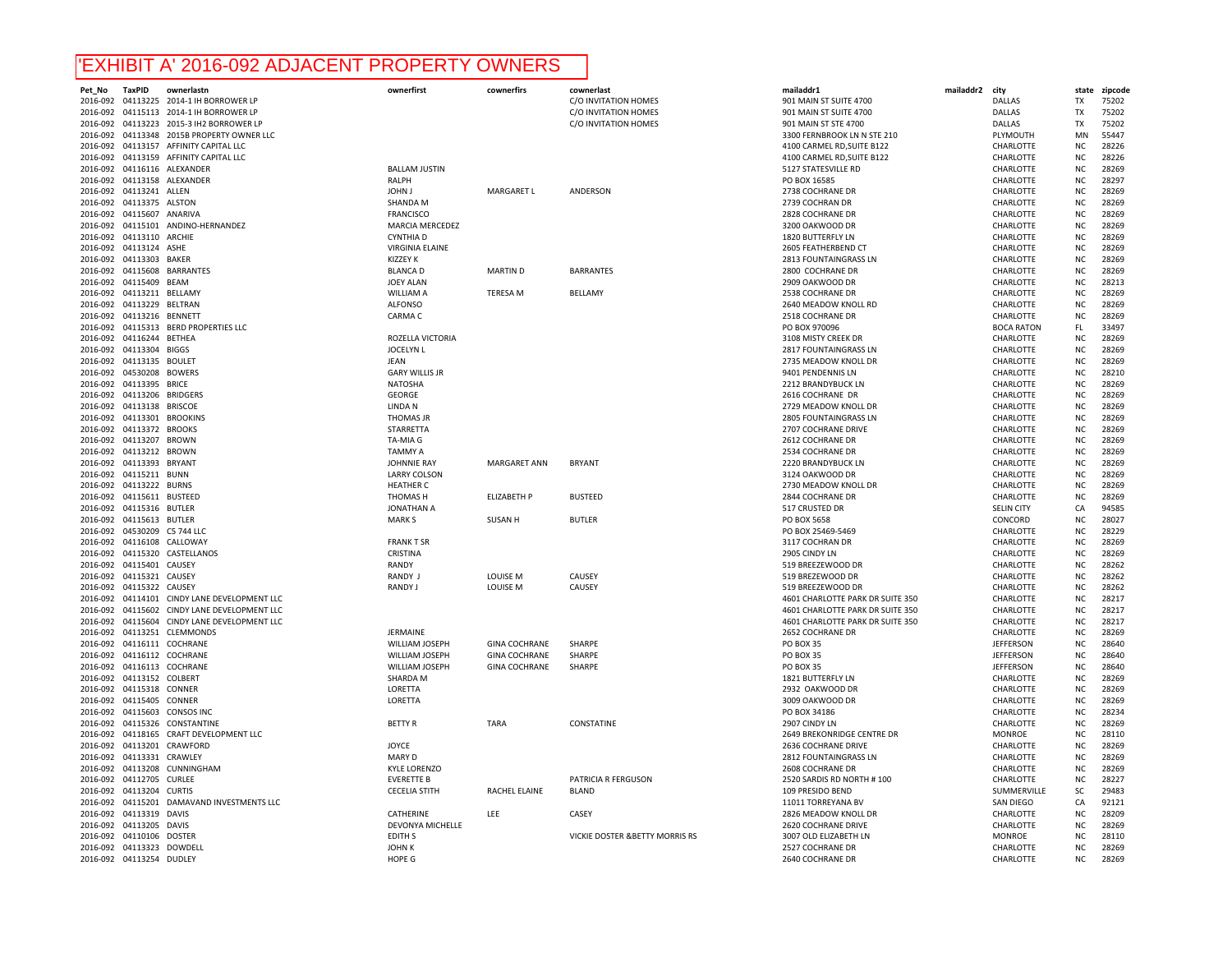|          | 2016-092 04113373 DUKE                                   |                                                           | KATHERINE                       |                       |                                        | 2715 COCHRANE DRIVE                     | CHARLOTTE                     | <b>NC</b>                   | 28269          |
|----------|----------------------------------------------------------|-----------------------------------------------------------|---------------------------------|-----------------------|----------------------------------------|-----------------------------------------|-------------------------------|-----------------------------|----------------|
|          |                                                          | 2016-092 04115612 DUNKELBERG                              | LULA C                          | <b>JOHN S</b>         | DUNDELBERT                             | 3378 NOTTINGHAM RD                      | <b>WINSTON SALEM</b>          | <b>NC</b>                   | 27104          |
| 2016-092 | 04113252 DUNLAP                                          |                                                           | JOHNNY H                        |                       |                                        | 2648 COCHRANE DR                        | CHARLOTTE                     | NC                          | 28269          |
|          | 2016-092 04115402 ELLEN                                  |                                                           | <b>JEFFREY N</b>                | <b>ELIZABETH B</b>    | ELLEN                                  | 2917 OAKWOOD DR                         | CHARLOTTE                     | N <sub>C</sub>              | 28269          |
|          | 2016-092 04530210 ELLIS                                  |                                                           | WILLIAM                         |                       |                                        | 86-20 208 ST                            | QUEENS VILLAGE                | <b>NY</b>                   | 11427          |
|          |                                                          | 2016-092 04530204 EPIC REALTY SOLUTIONS LLC               |                                 |                       |                                        | 421 W PARK AVE                          | CHARLOTTE                     | <b>NC</b>                   | 28203          |
|          |                                                          | 2016-092 04115412 EUCENDA-MORENO                          | MARCO AURELIO                   |                       |                                        | PO BOX 791215                           | CHARLOTTE                     | N <sub>C</sub>              | 28206          |
|          | 2016-092 04113310 EVANS                                  |                                                           | <b>DARNETTE Y</b>               |                       |                                        | 2834 MEADOW HILL DRIVE                  | <b>CHARLOTTE</b>              | N <sub>C</sub>              | 28269          |
|          | 2016-092 04113374 FAULKNER                               |                                                           | <b>NAKIA A</b>                  | <b>TAMEKA S</b>       | <b>MORAGNE</b>                         | 2729 COCHRANE DR                        | CHARLOTTE                     | NC.                         | 28269          |
|          | 2016-092 04113325 FINLEY                                 |                                                           | <b>TONYA</b>                    |                       |                                        | 2117 PAW PAW LN                         | CHARLOTTE                     | <b>NC</b>                   | 28269          |
|          | 2016-092 04116236 FISHER                                 |                                                           | LISA                            |                       |                                        | 3142 MISTY CREEK DR                     | CHARLOTTE                     | <b>NC</b>                   | 28269          |
|          | 2016-092 04116110 FITTON                                 |                                                           | <b>BARBARA C</b>                |                       |                                        | 3133 COCHRANE DR                        | CHARLOTTE                     | N <sub>C</sub>              | 28269          |
|          | 2016-092 04113244 FLORES                                 |                                                           | <b>CARLOS H</b>                 |                       |                                        | 2726 COCHRANE DR                        | CHARLOTTE                     | <b>NC</b>                   | 28269          |
|          | 2016-092 04113353 FREEMAN                                |                                                           | <b>SHERRI LYNN</b>              |                       |                                        | 2207 BRANDYBUCK LN                      | CHARLOTTE                     | N <sub>C</sub>              | 28269          |
|          |                                                          | 2016-092 04110107 FROEHLING & ROBERTSON INC               |                                 |                       | ATTN: ACCOUNTS PAYABLE                 | 3015 DUMBARTON RD                       | <b>RICHMOND</b>               | VA                          | 23228          |
| 2016-092 |                                                          | 04113246 FULLWOOD                                         | <b>COURTNEY J</b>               |                       |                                        | 2718 COCHRANE DR                        | CHARLOTTE                     | <b>NC</b>                   | 28269          |
|          | 2016-092 04113133 GALES                                  |                                                           | <b>JOYCE S</b>                  |                       |                                        | 1927 BUTTERFLY LN                       | CHARLOTTE                     | <b>NC</b>                   | 28269          |
|          | 2016-092 04113213 GASQUE                                 |                                                           | THOMAS E                        | <b>CHRISTINE COXE</b> | GASQUE                                 | 3305 STAFFORD CT                        | <b>FLORENCE</b>               | SC                          | 29501          |
|          | 2016-092 04113214 GENTILE                                |                                                           | <b>ARTHUR S JR</b>              | <b>TRACY T</b>        | <b>GENTILE</b>                         | 2526 COCHRANE DR                        | CHARLOTTE                     | N <sub>C</sub>              | 28269          |
|          | 2016-092 04113146 GERVASINI                              |                                                           | MICHAEL                         |                       |                                        | 38 WELLS ST                             | WESTERLY                      | <b>RI</b>                   | 02891          |
|          | 2016-092 04113140 GORDON<br>2016-092 04115305            |                                                           | ROY L<br><b>ROBERT REX</b>      | <b>BILLIE F</b>       | GRANT                                  | 2717 MEADOW KNOLL DR<br>2917 CINDY LN   | CHARLOTTE<br>CHARLOTTE        | <b>NC</b><br>NC.            | 28269<br>28269 |
|          |                                                          | GRANT                                                     |                                 |                       |                                        |                                         |                               |                             |                |
| 2016-092 | 04113333 GRAYSON                                         |                                                           | CHALIKA                         |                       |                                        | 2820 FOUNTAINGRASS LN<br>2911 CINDY LN  | CHARLOTTE                     | NC<br>N <sub>C</sub>        | 28269<br>28269 |
|          | 2016-092 04115303 GRIFFIN<br>2016-092 04113114 GRIFFIN   |                                                           | JOHN P<br><b>KAREN L</b>        | <b>NISHITA</b>        | <b>GRIFFIN</b>                         | 2641 MEADOW KNOLL DR                    | CHARLOTTE<br>CHARLOTTE        | <b>NC</b>                   | 28269          |
|          |                                                          |                                                           |                                 |                       |                                        |                                         |                               |                             |                |
|          | 2016-092 04113242 HAYES<br>2016-092 04530203 HAYNES      |                                                           | <b>TONY B</b><br><b>JAMES E</b> | <b>BOBBIE M</b>       | <b>HAYNES</b>                          | 2734 COCHRANE DR<br>5000 STATESVILLE RD | CHARLOTTE<br>CHARLOTTE        | N <sub>C</sub><br><b>NC</b> | 28269<br>28213 |
|          |                                                          |                                                           |                                 |                       |                                        |                                         |                               |                             |                |
|          | 2016-092 04116107 HELMS                                  |                                                           | <b>KIMBERLY M</b>               |                       |                                        | 4819 HUCKS ROAD                         | CHARLOTTE                     | N <sub>C</sub>              | 28269          |
|          |                                                          | 2016-092 04113112 HENDERSON                               | <b>COLEE M</b>                  |                       |                                        | 1832 BUTTERFLY LN                       | CHARLOTTE                     | NC.                         | 28269          |
|          | 2016-092 04113248                                        | <b>HESTER</b>                                             | <b>DAQUITA</b>                  |                       |                                        | 2710 COCHRANE DR                        | CHARLOTTE                     | <b>NC</b>                   | 28269          |
|          | 2016-092 04113149 HICKS                                  |                                                           | REGINA                          | <b>BARRARAC</b>       | <b>FITTON</b>                          | 4332 PLAZA GATE LN APT 201              | JACKSONVILLE                  | FL.<br><b>NC</b>            | 32217<br>28269 |
|          | 2016-092 04116109 HOBSON                                 |                                                           | WILLIAM L                       |                       |                                        | 3133 COCHRANE DR                        | CHARLOTTE                     |                             |                |
|          | 2016-092 04113224 HODGES                                 |                                                           | KIMBERLY                        |                       |                                        | 2722 MEADOW KNOLL DR                    | CHARLOTTE                     | NC<br>N <sub>C</sub>        | 28269          |
|          | 2016-092 04116160 HUCKS                                  | 2016-092 04116115 HOME BASED BUSINESS INC                 | <b>JIMMY M JR</b>               | CHARLOTTE             | C/O HABITAT FOR HUMANITY OF            | 8509 SUMMERFIELD LN<br>PO BOX 220287    | HUNTERSVILLE<br>CHARLOTTE     | N <sub>C</sub>              | 28078<br>28222 |
|          |                                                          |                                                           |                                 |                       |                                        |                                         |                               |                             |                |
| 2016-092 | 04116155 HUDSON                                          |                                                           | <b>FRANKLIN C</b>               |                       |                                        | 5600 W SUGAR CREEK RD                   | CHARLOTTE                     | NC                          | 28262          |
|          | 2016-092 04113349 HUGHES                                 | 2016-092 04109202 I-77 I-85 REALTY LLC                    | SHELIA MAE                      | CAROL L               | <b>HUGHES</b>                          | 2112 PAW PAW LN<br>PO BOX 19030         | CHARLOTTE<br>CHARLOTTE        | <b>NC</b><br>N <sub>C</sub> | 28269<br>28219 |
|          |                                                          |                                                           |                                 |                       |                                        | PO BOX 19030                            |                               | N <sub>C</sub>              | 28219          |
|          |                                                          | 2016-092 04109203 I-77 I-85 REALTY LLC                    |                                 |                       |                                        |                                         | CHARLOTTE                     |                             |                |
|          |                                                          | 2016-092 04110101 IVY HALL FOUNDATION                     |                                 |                       |                                        | 741 KENILWORTH AV #300                  | CHARLOTTE                     | <b>NC</b>                   | 28204          |
|          | 2016-092 04113305 JACKSON                                |                                                           | <b>JACQUELINE</b>               |                       |                                        | 2821 FOUNTAIN GRASS LN                  | CHARLOTTE                     | <b>NC</b><br>N <sub>C</sub> | 28269<br>28269 |
|          | 2016-092 04113328 JACKSON                                |                                                           | TERESA                          |                       |                                        | 2105 PAWPAW LN                          | CHARLOTTE                     |                             | 28202          |
| 2016-092 |                                                          | 04113132 JADE INVESTMENT GROUP LLC                        |                                 |                       |                                        | 428 E 4TH ST STE 409                    | CHARLOTTE                     | <b>NC</b><br>N <sub>C</sub> |                |
|          | 2016-092 04116242 JAMES<br>2016-092 04113160 JDSI LLC    |                                                           | <b>CAROLYN D</b>                |                       |                                        | 3116 MISTY CREEK DR<br>17537 JETTON RD  | CHARLOTTE<br>CORNELIUS        | N <sub>C</sub>              | 28269<br>28031 |
|          |                                                          |                                                           |                                 |                       |                                        |                                         |                               | N <sub>C</sub>              |                |
|          | 2016-092 04113161 JDSI LLC                               |                                                           |                                 |                       |                                        | 17537 JETTON RD                         | CORNELIUS<br><b>CORNELIUS</b> | <b>NC</b>                   | 28031<br>28031 |
|          | 2016-092 04113162 JDSI LLC<br>2016-092 04113193 JDSI LLC |                                                           |                                 |                       |                                        | 17537 JETTON RD<br>17537 JETTON RD      | <b>CORNELIUS</b>              | <b>NC</b>                   | 28031          |
|          |                                                          |                                                           | <b>XIAO JUN</b>                 |                       |                                        |                                         |                               |                             | 28173          |
|          | 2016-092 04113111 JIA                                    |                                                           |                                 |                       |                                        | 3016 COWHORN BRANCH CT                  | WAXHAW                        | <b>NC</b>                   |                |
| 2016-092 | 04113129 JOHNSON<br>2016-092 04113253 JOHNSON            |                                                           | DONA M<br><b>DORIS</b>          |                       |                                        | 1915 BUTTERFLY LN<br>2644 COCHRANE DR   | CHARLOTTE<br>CHARLOTTE        | <b>NC</b><br>N <sub>C</sub> | 28269<br>28269 |
|          | 2016-092 04113143 JOHNSON                                |                                                           | LEVETE MICHELLE                 |                       |                                        | 2709 MEADOW KNOLL DR                    | CHARLOTTE                     | <b>NC</b>                   | 28269          |
|          | 2016-092 04113326 JOHNSON                                |                                                           | MONIQUE                         |                       |                                        | 2113 PAW PAW LN                         | CHARLOTTE                     | <b>NC</b>                   | 28269          |
|          | 2016-092 04116245 JOHNSON                                |                                                           | RYAN                            |                       |                                        | <b>MISTY CREEK</b>                      | CHARLOTTE                     | N <sub>C</sub>              | 28269          |
|          |                                                          | 2016-092 04113236 JOHNSON-MCNEIL                          | <b>DONNA</b>                    |                       |                                        | 2610 MEADOW KNOLL DR                    | CHARLOTTE                     | N <sub>C</sub>              | 28269          |
|          |                                                          | 2016-092 04115406 K & K INVESTMENTS                       |                                 |                       |                                        | 9213 SANGER CT                          | <b>HARRISBURG</b>             | NC.                         | 28075          |
|          | 2016-092 04116238                                        | KAUTZ                                                     | CHELSEA ANNE                    |                       |                                        | 3134 MISTY CREEK DR                     | CHARLOTTE                     | <b>NC</b>                   | 28269          |
|          | 2016-092 04113130 KEALING                                |                                                           | MICHAEL                         | <b>FELITA</b>         | KEALING                                | 1001 E MENDOCINO                        | ALTADENA                      | CA                          | 91001          |
|          | 2016-092 04113137 KEALING                                |                                                           | MICHAEL                         | <b>FELITA</b>         | <b>KEALING</b>                         | 1001 E MENDOCINO                        |                               | CA                          | 91001          |
|          | 2016-092 04530202 KEITH                                  |                                                           | <b>HAROLD C</b>                 | <b>VIRGINIA F</b>     | KEITH                                  | 5014 STATESVILLE RD                     | ALTADENA<br>CHARLOTTE         | <b>NC</b>                   | 28269          |
|          | 2016-092 04530201 KEITH                                  |                                                           | <b>HAROLD C R/T</b>             |                       |                                        | 5014 STATESVILLE RD                     | CHARLOTTE                     | N <sub>C</sub>              | 28213          |
|          | 2016-092 04530602                                        | KEITH                                                     | HAROLD C R/T                    |                       |                                        | 5014 STATESVILLE RD                     | CHARLOTTE                     | N <sub>C</sub>              | 28213          |
| 2016-092 | 04530603                                                 | KEITH                                                     | HAROLD C R/T                    |                       |                                        | 5014 STATESVILLE RD                     | CHARLOTTE                     | <b>NC</b>                   | 28213          |
|          | 2016-092 04531208                                        | KEITH                                                     | HAROLD C R/T                    |                       |                                        | 5014 STATESVILLE RD                     | CHARLOTTE                     | <b>NC</b>                   | 28269          |
|          | 2016-092 04531293                                        | KEITH                                                     | HAROLD C R/T                    |                       |                                        | 5014 STATESVILLE RD                     | CHARLOTTE                     | <b>NC</b>                   | 28269          |
|          |                                                          | 2016-092 04116470 KELLER WOODS HOMEOWNERS ASSOCIATION INC |                                 |                       | C/O SUPERIOR ASSOCIATION MANAGEMENT CO | 16501 NORTHCROSS DR STE D               | HUNTERSVILLE                  | N <sub>C</sub>              | 28078          |
|          | 2016-092 04116114 KELLY                                  |                                                           | <b>RENEE L</b>                  |                       |                                        | 9901 COLLEGE VIEW LN                    | CHARLOTTE                     | N <sub>C</sub>              | 28262          |
|          | 2016-092 04113125 KINLOCH                                |                                                           | DARLENE                         |                       |                                        | 2607 FEATHER BEND CT                    | CHARLOTTE                     | <b>NC</b>                   | 28269          |
|          | 2016-092 04113210 KNUCKLES                               |                                                           | <b>JACKIE G</b>                 |                       |                                        | 2600 COCHRANE DR                        | CHARLOTTE                     | NC.                         | 28269          |
|          |                                                          |                                                           |                                 |                       |                                        |                                         |                               |                             |                |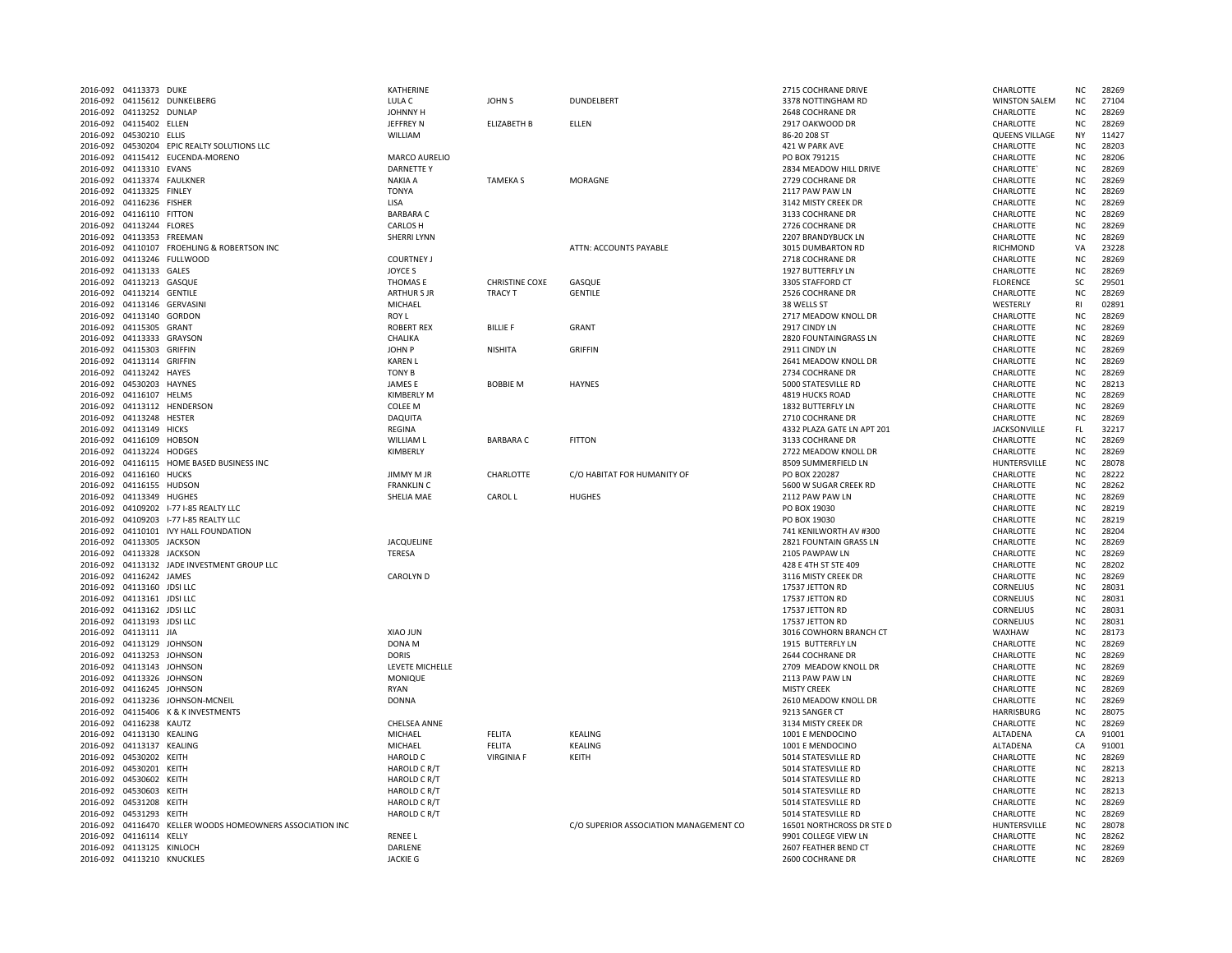|                      | 2016-092 04113203 LAFAYETTE                          |                                                                                | <b>JOEROTHA</b>                          |                        |                     | 2628 COCHRANE DR                                     | CHARLOTTE                        | N <sub>C</sub>         | 28269          |
|----------------------|------------------------------------------------------|--------------------------------------------------------------------------------|------------------------------------------|------------------------|---------------------|------------------------------------------------------|----------------------------------|------------------------|----------------|
|                      | 2016-092 04113394 LASSITER                           |                                                                                | PAMELA T                                 |                        |                     | 2216 BRANDYBUCK LN                                   | CHARLOTTE                        | <b>NC</b>              | 28269          |
| 2016-092             | 04113209                                             | LEA                                                                            | JOHNEVA V                                |                        |                     | 2604 COCHRANE DR                                     | CHARLOTTE                        | <b>NC</b>              | 28269          |
| 2016-092             | 04116243 LEWIS                                       |                                                                                | <b>ROBIN M</b>                           |                        |                     | 1938 ARBOR CREST CT                                  | CHARLOTTE                        | <b>NC</b>              | 28262          |
|                      |                                                      | 2016-092 04110102 LIBERTY PROPERTY LP                                          |                                          |                        |                     | 500 CHESTERFIELD PY                                  | MALVERN                          | PA                     | 19355          |
|                      |                                                      | 2016-092 04110116 LIBERTY PROPERTY LP                                          |                                          |                        |                     | 500 CHESTERFIELD PY                                  | MALVERN                          | PA                     | 19355          |
|                      | 2016-092 04113148 LOCKHART                           |                                                                                | <b>CALVIN TORIANO</b>                    |                        |                     | 6200 OAK TREE BLVD STE 260                           | INDEPENDENCE                     | OH                     | 44131          |
|                      | 2016-092 04115302 LOPEZ                              |                                                                                | MARCOS A.                                |                        |                     | 2845 CINDY LN                                        | CHARLOTTE                        | <b>NC</b>              | 28269          |
| 2016-092             | 04113355                                             | LORENZO                                                                        | <b>JOSE M</b>                            | <b>BEATRIZ</b>         | LORENZO             | 2215 BRANDYBUCK LN                                   | CHARLOTTE                        | <b>NC</b>              | 28269          |
|                      | 2016-092 04530211 LOWERY<br>2016-092 04116129 LYNN   |                                                                                | ROBERT JEFFERSON JR<br><b>GORDON VAN</b> | C/O MARK               | LOWERY              | <b>PO BOX 92</b><br>2929 COCHRANE DR                 | <b>LEWIS CENTER</b><br>CHARLOTTE | OH<br><b>NC</b>        | 43035<br>28269 |
|                      | 2016-092 04116102 LYNN                               |                                                                                | <b>GORDON VANN L/TST</b>                 |                        |                     | 2929 COCHRANE DR                                     | CHARLOTTE                        | <b>NC</b>              | 28269          |
|                      | 2016-092 04116154 MACKAY                             |                                                                                | MARIE                                    |                        |                     | 5111 EARLY MIST LN                                   | CHARLOTTE                        | <b>NC</b>              | 28269          |
|                      | 2016-092 04113131 MAHAN                              |                                                                                | JEFFREY                                  | <b>CYNTHIA</b>         | MAHAN               | 275 RANLO AV                                         | <b>GASTONIA</b>                  | <b>NC</b>              | 28054          |
| 2016-092             | 04113218 MAHATHA                                     |                                                                                | AQUILA T                                 |                        |                     | 2510 COCHRANE DR                                     | CHARLOTTE                        | <b>NC</b>              | 28269          |
| 2016-092             | 04113330                                             | <b>MARCIAL</b>                                                                 | ANDRE J                                  |                        |                     | 2808 FOUNTAINGRASS LN                                | CHARLOTTE                        | <b>NC</b>              | 28269          |
|                      | 2016-092 04116130 MAUNEY                             |                                                                                | <b>BRANDON</b>                           |                        |                     | 3019 COCHRANE DR                                     | CHARLOTTE                        | <b>NC</b>              | 28269          |
|                      | 2016-092 04115110 MAYER                              |                                                                                | <b>BRENT</b>                             |                        |                     | 13916 CLEARVALE DR                                   | CHARLOTTE                        | <b>NC</b>              | 28227          |
|                      | 2016-092 04116105 MCCAY                              |                                                                                | MAY C                                    |                        |                     | 19 CRAIG RD                                          | <b>NESHANIC STATIO</b>           | NJ                     | 08853          |
|                      | 2016-092 04116106 MCCAY                              |                                                                                | MAY C                                    |                        |                     | 19 CRAIG RD                                          | <b>NESHANIC STATIO</b>           | <b>NJ</b>              | 08853          |
| 2016-092             | 04116234 MCCLURE                                     |                                                                                | <b>DENNIS R</b>                          | <b>KIMBERLY C</b>      | MCCLURE             | 3200 MISTY CREEK DR                                  | CHARLOTTE                        | N <sub>C</sub>         | 28269          |
|                      | 2016-092 04113235 MCCOY                              |                                                                                | CASEY                                    | JOEL                   | CAMPBELL            | <b>MEADOW KNOLL DR</b>                               | CHARLOTTE                        | <b>NC</b>              | 28269          |
|                      |                                                      | 2016-092 04113127 MCCREADY                                                     | <b>BETTY A</b>                           |                        |                     | 1907 BUTTERFLY LN                                    | CHARLOTTE                        | <b>NC</b>              | 28269          |
|                      |                                                      | 2016-092 04116237 MCCULLOUGH                                                   | <b>QUEEN H</b>                           |                        |                     | 3138 MISTY CREEK DR                                  | CHARLOTTE                        | <b>NC</b>              | 28269          |
|                      |                                                      | 2016-092 04530212 MCDOWELL                                                     | CHAZ                                     |                        |                     | 4929 JANE AVE                                        | CHARLOTTE                        | <b>NC</b>              |                |
|                      | 2016-092 04116157 MCNEIL                             |                                                                                | <b>VANITA R</b>                          |                        |                     | 5116 EARLY MIST LN                                   | CHARLOTTE                        | <b>NC</b>              | 28269          |
| 2016-092             | 04113320                                             | <b>MCRAE</b>                                                                   | <b>KIMBERLY M</b>                        |                        |                     | 2822 MEADOW KNOLL DR                                 | CHARLOTTE                        | <b>NC</b>              | 28269          |
| 2016-092             | 04113356 MCWAINE                                     |                                                                                | NATASHA J                                |                        |                     | 2219 BRANDY BUCK LN                                  | CHARLOTTE                        | <b>NC</b>              | 28269          |
|                      |                                                      | 2016-092 04113103 MEADOW HILL OF NEVIN LLC                                     |                                          |                        |                     | 10612 PROVIEDENCE RD #D                              | CHARLOTTE                        | <b>NC</b>              | 28277          |
|                      |                                                      | 2016-092 04113183 MEADOWHILL RESIDENTIAL ASSOC                                 | INC                                      |                        |                     | PO BOX 472029                                        | CHARLOTTE                        | <b>NC</b>              | 28247          |
|                      |                                                      | 2016-092 04113184 MEADOWHILL RESIDENTIAL ASSOC                                 | INC                                      |                        |                     | PO BOX 472029                                        | CHARLOTTE                        | <b>NC</b>              | 28247          |
|                      |                                                      | 2016-092 04113228 MEADOWHILL RESIDENTIAL ASSOC                                 | INC                                      |                        |                     | PO BOX 472029                                        | CHARLOTTE                        | <b>NC</b>              | 28247          |
| 2016-092<br>2016-092 |                                                      | 04113237 MEADOWHILL RESIDENTIAL ASSOC<br>04113238 MEADOWHILL RESIDENTIAL ASSOC | INC<br>INC                               |                        |                     | PO BOX 472029<br>PO BOX 472029                       | CHARLOTTE<br>CHARLOTTE           | <b>NC</b><br><b>NC</b> | 28247<br>28247 |
|                      |                                                      | 2016-092 04113141 MEADOWHILL RESIDENTIAL ASSOC INC                             |                                          |                        |                     | PO BOX 472029                                        | CHARLOTTE                        | <b>NC</b>              | 28247          |
|                      |                                                      | 2016-092 04113180 MEADOWHILL RESIDENTIAL ASSOCIATION                           | INC                                      |                        |                     | PO BOX 472029                                        | CHARLOTTE                        | <b>NC</b>              | 28247          |
|                      |                                                      | 2016-092 04113181 MEADOWHILL RESIDENTIAL ASSOCIATION                           | INC                                      |                        |                     | PO BOX 472029                                        | CHARLOTTE                        | <b>NC</b>              | 28247          |
|                      |                                                      | 2016-092 04113182 MEADOWHILL RESIDENTIAL ASSOCIATION                           | INC                                      |                        |                     | PO BOX 472029                                        | CHARLOTTE                        | <b>NC</b>              | 28247          |
| 2016-092             | 04113199                                             | MEADOWHILL RESIDENTIAL ASSOCIATION                                             | INC                                      |                        |                     | PO BOX 472029                                        | CHARLOTTE                        | <b>NC</b>              | 28247          |
| 2016-092             |                                                      | 04113332 MEADOWHILL RESIDENTIAL ASSOCIATION INC                                |                                          |                        |                     | PO BOX 472029                                        | CHARLOTTE                        | N <sub>C</sub>         | 28247          |
|                      | 2016-092 04113202 MEANS                              |                                                                                | <b>PERNICE S</b>                         |                        |                     | 2632 COCHRANE DR                                     | CHARLOTTE                        | <b>NC</b>              | 28269          |
|                      | 2016-092 04113113 MERCER                             |                                                                                | <b>GIRADIE J</b>                         |                        |                     | 2643 MEADOW KNOLL DR                                 | CHARLOTTE                        | N <sub>C</sub>         | 28269          |
|                      | 2016-092 04113217 MILLER                             |                                                                                | <b>TEISHAL</b>                           |                        |                     | 2514 COCHRANE DR                                     | CHARLOTTE                        | NC                     | 28269          |
|                      | 2016-092 04113347 MISE                               |                                                                                | <b>REBECCA P</b>                         | <b>CARLOS SOTELO</b>   | <b>BANOS</b>        | 2120 PAWPAW LN                                       | CHARLOTTE                        | <b>NC</b>              | 28269          |
|                      | 2016-092 04113321 MITCHELL                           |                                                                                | <b>DEONA</b>                             |                        |                     | 2515 COCHRANE DR                                     | CHARLOTTE                        | N <sub>C</sub>         | 28269          |
| 2016-092             |                                                      | 04113219 MONTGOMERY                                                            | LATONDA                                  |                        |                     | 2506 COCHRANE DR                                     | CHARLOTTE                        | <b>NC</b>              | 28269          |
|                      |                                                      | 2016-092 04113352 MONTROSE                                                     | TODD E                                   | <b>MARCIE I</b>        | <b>MONTROSE</b>     | 24116 HATTERAS ST                                    | WOODLAND HILLS                   | CA                     | 91367          |
|                      | 2016-092 04115315 MOORE                              |                                                                                | <b>ROBERT DUDLEY JR</b>                  |                        |                     | 3101 OAKWOOD DR                                      | CHARLOTTE                        | <b>NC</b>              | 28269          |
|                      | 2016-092 04115408 MOORE                              |                                                                                | <b>ROBERT DUDLEY JR</b>                  |                        |                     | 3101 OAKWOOD DR                                      | CHARLOTTE                        | <b>NC</b>              | 28269          |
|                      | 2016-092 04115501 MOORE                              |                                                                                | <b>ROBERT DUDLEY JR</b>                  |                        |                     | 3101 OAKWOOD DR                                      | CHARLOTTE                        | <b>NC</b>              | 28269          |
|                      | 2016-092 04113155 MUKWAVI                            |                                                                                | <b>MWAKA C</b>                           |                        |                     | 1815 BUTTERFLY LN                                    | CHARLOTTE                        | <b>NC</b>              | 28269          |
| 2016-092             |                                                      | 04113239 MUPR 3 ASSETS LLC                                                     |                                          |                        |                     | 8300 N MOPAC EXPRESSWAY STE 200<br>1804 BUTTERFLY LN | <b>AUSTIN</b>                    | TX<br>N <sub>C</sub>   | 78759<br>28269 |
|                      | 2016-092 04113151 MURPHY<br>2016-092 04115109 NGUYEN |                                                                                | <b>ANTHONY J</b><br><b>CUONG PHU</b>     |                        | <b>TRUONG</b>       | 7227 KINLEY COMMONS LN                               | CHARLOTTE<br>CHARLOTTE           | <b>NC</b>              | 28278          |
|                      | 2016-092 04113231 NICKS                              |                                                                                | <b>LEON L</b>                            | <b>VAN NGOC THI</b>    |                     | 2632 MEADOW KNOLL DRIVE                              | CHARLOTTE                        | <b>NC</b>              | 28269          |
|                      | 2016-092 04113324 NORWARD                            |                                                                                | ANGELA H                                 |                        |                     | 2121 PAWPAW LN                                       | CHARLOTTE                        | <b>NC</b>              | 28269          |
|                      |                                                      | 2016-092 04113226 NWANGWU                                                      | MIJE I                                   | CHUBA                  | NWANGWU             | 14202 NORTHRIDGE DR                                  | CHARLOTTE                        | <b>NC</b>              | 28269          |
|                      | 2016-092 04113215 ORTIZ                              |                                                                                | <b>KAREN ELIZABETH</b>                   | <b>OTONIEL SOLARES</b> | ORITZ               | 2522 COCHRANE DR                                     | CHARLOTTE                        | <b>NC</b>              | 28269          |
|                      | 2016-092 04115108 OWEN LLC                           |                                                                                |                                          |                        |                     | 4935 MONROE RD                                       | CHARLOTTE                        | <b>NC</b>              | 28205          |
|                      | 2016-092 04115116 OWEN LLC                           |                                                                                |                                          |                        |                     | 4935 MONROF RD                                       | CHARLOTTE                        | <b>NC</b>              | 28205          |
|                      | 2016-092 04116156 OWENS                              |                                                                                | <b>DAMON</b>                             |                        |                     | 5122 EARLY MIST LN                                   | CHARLOTTE                        | N <sub>C</sub>         | 28269          |
|                      | 2016-092 04116246 OWUSU                              |                                                                                | YAW                                      | JANET                  | owusu               | 3103 MISTY CREEK DF                                  | CHARLOTTE                        | <b>NC</b>              | 28269          |
|                      | 2016-092 04115407 PAIGE                              |                                                                                | <b>NORMAS</b>                            | <b>BETTY P</b>         | PAIGE               | 3025 OAKWOOD DR                                      | CHARLOTTE                        | <b>NC</b>              | 28269          |
| 2016-092             | 04113123                                             | PARKER                                                                         | <b>BRANDI</b>                            |                        |                     | 2603 FEATHERBEND CT                                  | CHARLOTTE                        | N <sub>C</sub>         | 28269          |
| 2016-092             | 04113156 PATE                                        |                                                                                | <b>STACY</b>                             |                        |                     | 302 E J ST                                           | <b>NEWTON</b>                    | N <sub>C</sub>         | 28658          |
| 2016-092             | 04113153 PETERSON                                    |                                                                                | <b>FRANKIE M</b>                         | <b>TIFFANY L</b>       | <b>CLARK</b>        | 1823 BUTTERRFLY LN                                   | CHARLOTTE                        | <b>NC</b>              | 28269          |
| 2016-092             | 04530207 PETTIT                                      |                                                                                | RONALD EUGENE                            |                        | <b>RUBY SIMPSON</b> | <b>4907 JUNE AV</b>                                  | CHARLOTTE                        | <b>NC</b>              | 28269          |
|                      | 2016-092 04113126 PHIFER                             |                                                                                | LEVERNE JR                               |                        |                     | 1909 BUTTERFLY LN                                    | CHARLOTTE                        | <b>NC</b>              | 28269          |
|                      | 2016-092 04113240 PIERCE                             |                                                                                | <b>JEFFREY SR</b>                        | <b>BEMITA J</b>        | PIERCE              | 2742 COCHRANE DR                                     | CHARLOTTE                        | <b>NC</b>              | 28269          |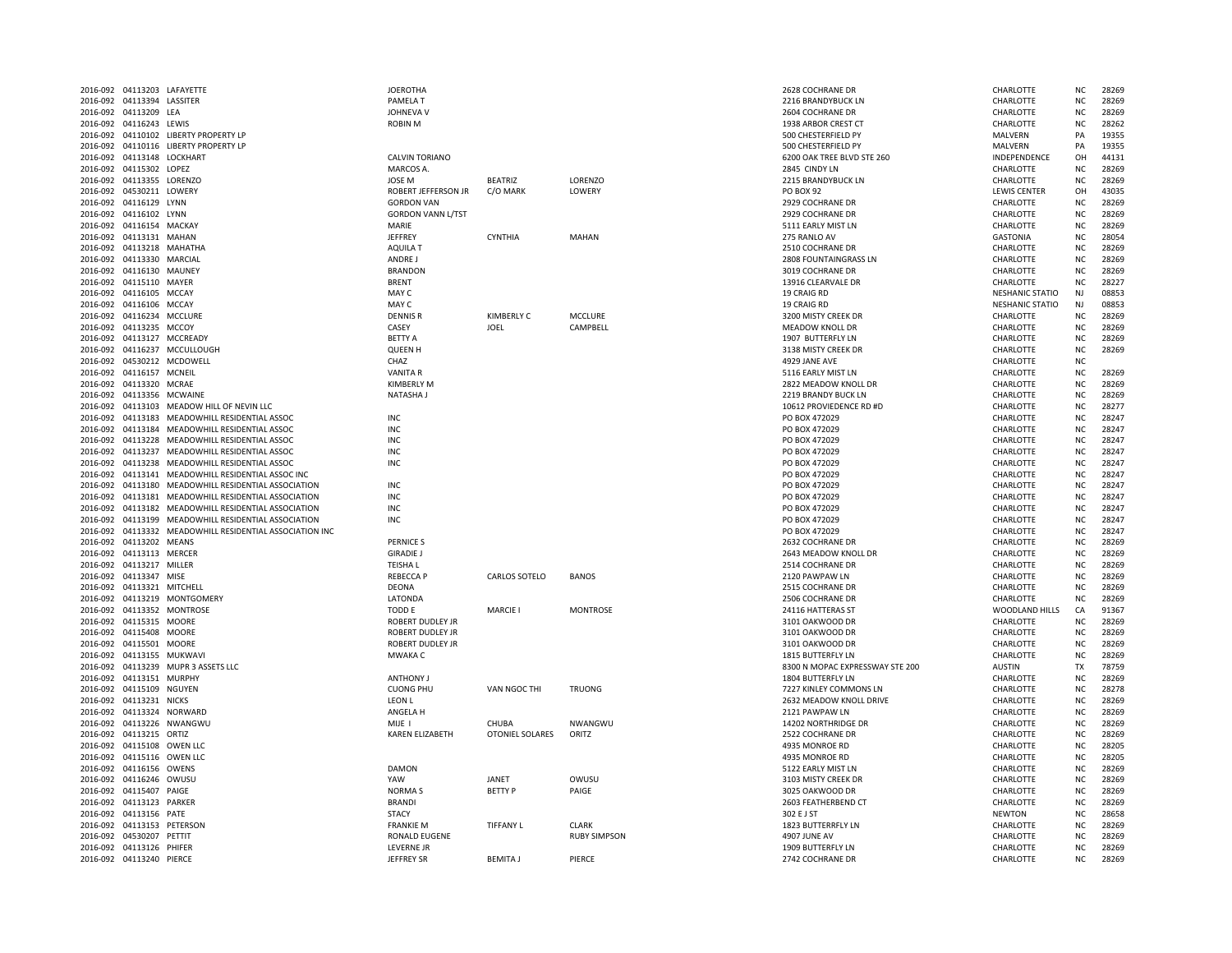|          |                            | 2016-092 04113139 PINK SHOE BUILDERS                   |                          |                  |                             | <b>6 ARCHER GLEN CT</b>      | GREENSBORO       | NC        | 27407 |
|----------|----------------------------|--------------------------------------------------------|--------------------------|------------------|-----------------------------|------------------------------|------------------|-----------|-------|
|          | 2016-092 04116235 POLK     |                                                        | <b>CALVIN W</b>          |                  | <b>EVERLENE S POLK</b>      | 3146 MISTY CREEK DR          | CHARLOTTE        | <b>NC</b> | 28269 |
|          | 2016-092 04113354          | POSSO                                                  | DIEGO L                  | <b>MIRNAE</b>    | ALVAREZ-POSSO               | 2211 BRANDY BUCK LN          | CHARLOTTE        | <b>NC</b> | 28269 |
|          | 2016-092 04115319 PRESLAR  |                                                        | <b>RAY FRANK</b>         |                  |                             | 2926 OAKWOOD DR              | CHARLOTTE        | <b>NC</b> | 28269 |
|          | 2016-092 04113147 PRESTON  |                                                        | <b>DARRELLK</b>          |                  |                             | 2651 MEADOW KNOLL DR         | CHARLOTTE        | <b>NC</b> | 28269 |
|          | 2016-092 04115317 RASH     |                                                        | ORA VERA                 |                  |                             | 3008 OAKWOOD DR              | CHARLOTTE        | <b>NC</b> | 28269 |
|          | 2016-092 04113377 RAYNOR   |                                                        | <b>KISHA E</b>           |                  |                             | 1403 PRAIRIE VALLEY DR       | CHARLOTTE        | <b>NC</b> | 28269 |
|          | 2016-092 04115504 RHYNE    |                                                        | <b>HENRY HUNT IV</b>     | <b>BARBARA C</b> | <b>CROSS</b>                | 3129 OAKWOOD DR              | CHARLOTTE        | <b>NC</b> | 28269 |
|          | 2016-092 04115212 RIVERA   |                                                        | AIDA L FLORES            |                  |                             | 3100 OAKWOOD DR              | CHARLOTTE        | <b>NC</b> | 28269 |
|          | 2016-092 04113250 ROBINSON |                                                        | KHALILAH H               |                  |                             | 2702 COCHRANE DR             | CHARLOTTE        | <b>NC</b> | 28269 |
|          | 2016-092 04113221 ROSS     |                                                        | <b>LASHON P</b>          |                  |                             | 2734 MEAODW KNOLL DR         | CHARLOTTE        | <b>NC</b> | 28269 |
|          |                            |                                                        |                          |                  |                             |                              |                  |           |       |
|          | 2016-092 04116158 SARTOR   |                                                        | <b>ROBIN C</b>           |                  |                             | 5112 EARLY MIST LN           | CHARLOTTE        | <b>NC</b> | 28269 |
|          | 2016-092 04113376 SAWYER   |                                                        | <b>BRENDA</b>            |                  |                             | 2745 COCHRANE DR             | CHARLOTTE        | <b>NC</b> | 28269 |
|          | 2016-092 04113350 SAYLES   |                                                        | <b>JIMMY</b>             |                  |                             | 2108 PAWPAW LN               | CHARLOTTE        | <b>NC</b> | 28269 |
|          | 2016-092 04113322 SCOTT    |                                                        | <b>CHANDRA L</b>         |                  |                             | 2521 COCHRANE DR             | CHARLOTTE        | <b>NC</b> | 28269 |
|          |                            | 2016-092 04116239 SFRH CHARLOTTE RENTAL LP             |                          |                  |                             | PO BOX 480220                | CHARLOTTE        | <b>NC</b> | 28269 |
|          | 2016-092 04113327 SHERIDAN |                                                        | <b>LINDAR</b>            |                  |                             | 2109 PAWPAW LN               | CHARLOTTE        | <b>NC</b> | 28269 |
| 2016-092 | 04110105 SLAY              |                                                        | <b>GEORGE</b>            | PHYLIS M         | SLAY                        | 2828 CINDY LN                | CHARLOTTE        | <b>NC</b> | 28216 |
|          | 2016-092 04116232 SMITH    |                                                        | <b>CONTENIA E</b>        |                  |                             | 3208 MISTY CREEK DR          | CHARLOTTE        | <b>NC</b> | 28269 |
| 2016-092 | 04113371 SMITH             |                                                        | MALVIA L                 |                  |                             | 2703 COCHRANE DR             | CHARLOTTE        | <b>NC</b> | 28269 |
|          | 2016-092 04113329 SMITH    |                                                        | ROSHENNA LISHAN          | SHAWN L          | SMITH                       | 2804 FOUNTAINGRASS LN        | CHARLOTTE        | <b>NC</b> | 28269 |
|          | 2016-092 04113247 SMITH    |                                                        | <b>TENNILLE</b>          |                  |                             | 2714 COCHRANE DR             | CHARLOTTE        | NC        | 28269 |
|          | 2016-092 04113144 STAFFORD |                                                        | <b>JAHAMAAR</b>          |                  |                             | 2707 MEADOW KNOLL DR         | CHARLOTTE        | <b>NC</b> | 28269 |
| 2016-092 | 04113150 STAFFORD          |                                                        | <b>LATONYAL</b>          |                  |                             | 1806 BUTTERFLY LN            | CHARLOTTE        | <b>NC</b> | 28269 |
|          |                            | 2016-092 04115601 STATESVILLE ROAD BAPTIST             | <b>CHURCH</b>            |                  |                             | 4901 STATESVILLE RD          | CHARLOTTE        | <b>NC</b> | 28269 |
|          | 2016-092 04530205 STEWART  |                                                        | PAUL B                   | <b>JEAN B</b>    | <b>STEWART</b>              | 5108 SHADY MEADOW LN         | <b>DENVER</b>    | <b>NC</b> | 28037 |
|          |                            |                                                        | <b>PAUL BARNES</b>       |                  | <b>JEAN BROWN</b>           | 5108 SHADY MEADOW LN         |                  |           | 28037 |
|          | 2016-092 04530206 STEWART  |                                                        |                          |                  |                             |                              | <b>DENVER</b>    | <b>NC</b> |       |
| 2016-092 |                            | 04115606 STOUT FAMILY TRUST                            |                          | <b>EARLOD</b>    | <b>STOUT</b>                | 2836 COCHRANE DR             | CHARLOTTE        | <b>NC</b> | 28269 |
|          |                            | 2016-092 04113245 STRICKLAND                           | <b>ARTHUR</b>            |                  |                             | 2722 COCHRANE DR             | CHARLOTTE        | <b>NC</b> | 28269 |
|          |                            | 2016-092 04116241 STURDIVANT                           | <b>NANCY F</b>           |                  |                             | 3120 MISTY CREEK DR          | CHARLOTTE        | <b>NC</b> | 28269 |
|          | 2016-092 04113232 SU       |                                                        | RONG                     |                  |                             | <b>63 SHEPPARD LN</b>        | <b>SMITHTOWN</b> | <b>NC</b> | 11787 |
|          | 2016-092 04113145 SUTTON   |                                                        | TRACIE                   |                  |                             | 2655 MEADOW KNOLL DR         | CHARLOTTE        | <b>NC</b> | 28269 |
|          | 2016-092 04113302 TAYLOR   |                                                        | ANDREW                   |                  |                             | <b>2809 FOUNTAINGRASS LN</b> | CHARLOTTE        | <b>NC</b> | 28269 |
|          | 2016-092 04113108 TAYLOR   |                                                        | CATHEY                   |                  |                             | 2633 MEADOW KNOLL DR         | CHARLOTTE        | <b>NC</b> | 28269 |
|          | 2016-092 04115301 THAO     |                                                        | <b>TSAVANNA</b>          | <b>BLA</b>       | HER                         | 2837 CINDY LN                | CHARLOTTE        | <b>NC</b> | 28269 |
|          |                            | 2016-092 04116153 THE MALKANI FAMILY TRUST             |                          | <b>SUNIL R</b>   | MALKANI                     | 22115 CLEARWOOD CT           | <b>CUPERTINO</b> | CA        | 95014 |
|          | 2016-092 04115209 THOMAS   |                                                        | PAUL L                   | <b>GLYNIS A</b>  | <b>THOMAS</b>               | 5745 BARDSEY CT              | MATTHEWS         | <b>NC</b> | 28104 |
|          |                            | 2016-092 04113318 THOMPSON                             | <b>VELMAL</b>            |                  |                             | 2830 MEADOW KNOLL DR         | CHARLOTTE        | <b>NC</b> | 28269 |
|          | 2016-092 04113351          | <b>THORNTON</b>                                        | <b>MURPHY M</b>          | MANUELITA        | <b>THORNTON</b>             | 2104 PAW PAW LN              | CHARLOTTE        | <b>NC</b> | 28269 |
|          | 2016-092 04113220 TINEO    |                                                        | <b>TOMAS</b>             | ROSA ELBA        | TINEO                       | <b>MEADOW KNOLL</b>          | CHARLOTTE        | NC        | 28269 |
|          | 2016-092 04115314          | TOBAL                                                  | YESENIA                  | <b>FAUSTO</b>    | <b>TOBAL</b>                | 227 RIVERDALE RD             | POMPTON LAKES    | NJ        | 07442 |
|          |                            |                                                        |                          |                  |                             |                              |                  |           | 28222 |
|          | 2016-092 04116161          | TRAPP                                                  | <b>CAVISHIA</b>          | CHAR             | C/O HABITAT FOR HUMANITY OF | PO BOX 220287                | CHARLOTTE        | <b>NC</b> |       |
|          | 2016-092 04115503          | <b>TRAPP</b>                                           | <b>WILLIE MAE</b>        |                  |                             | 3127 OAKWOOD DR              | CHARLOTTE        | <b>NC</b> | 28269 |
|          | 2016-092 04113142 TRAVIS   |                                                        | <b>TARAD</b>             |                  |                             | 2711 MEADOW KNOLL DR         | CHARLOTTE        | <b>NC</b> | 28269 |
|          |                            | 2016-092 04113154 UNION JACK LLC                       |                          |                  |                             | <b>145 SINGLETON RD</b>      | MOORESVILLE      | <b>NC</b> | 28117 |
|          | 2016-092 04113227 VAZQUEZ  |                                                        | <b>DESIDERIO RAMIREZ</b> | LUZ ELENA        | SOTO                        | 2710 MEADOW KNOLL DR         | CHARLOTTE        | <b>NC</b> | 28269 |
|          |                            | 2016-092 04113243 VS RESIDENTIAL PROPERTIES FUND I LLC |                          |                  |                             | 2300 BEVERLY DR              | CHARLOTTE        | <b>NC</b> | 28207 |
|          | 2016-092 04115210 WARD     |                                                        | <b>FRANCES H</b>         |                  |                             | 3132 OAKWOOD DR              | CHARLOTTE        | <b>NC</b> | 28269 |
|          | 2016-092 04113234 WELDER   |                                                        | DANIEL                   | <b>TASHA</b>     | WELDER                      | 2620 MEADOW KNOLL DR         | CHARLOTTE        | <b>NC</b> | 28269 |
|          | 2016-092 04115502          | WHEELER                                                | ZACHARY                  |                  |                             | 3117 OAKWOOD DR              | CHARLOTTE        | <b>NC</b> | 28269 |
|          | 2016-092 04116233 WILLARD  |                                                        | <b>KIMBERLY P</b>        |                  |                             | YAGER CREEK                  | CHARLOTTE        | <b>NC</b> | 28273 |
|          | 2016-092 04113109 WILLIAMS |                                                        | AYANNA                   |                  |                             | 1822 BUTTERFLY LN UNIT 1822  | CHARLOTTE        | <b>NC</b> | 28269 |
|          | 2016-092 04113230 WILSON   |                                                        | <b>DORIS</b>             |                  |                             | 2636 MEADOW KNOLL HILL       | CHARLOTTE        | <b>NC</b> | 28269 |
|          | 2016-092 04113134 WILSON   |                                                        | <b>FRED D</b>            |                  |                             | 1925 BUTTERFLY LN            | CHARLOTTE        | <b>NC</b> | 28269 |
|          | 2016-092 04113107 WILSON   |                                                        | <b>GIVONNA L</b>         |                  |                             | 2635 MEADOW KNOLL DR         | CHARLOTTE        | <b>NC</b> | 28269 |
|          | 2016-092 04116240 WILSON   |                                                        | <b>MARTHA CHINUE</b>     |                  |                             | 1015 BLESSED BLVD            | <b>HOPKINS</b>   | SC        | 29061 |
|          |                            |                                                        |                          |                  |                             |                              |                  |           |       |
|          | 2016-092 04113249          | <b>WITHERS</b>                                         | SELENE                   |                  |                             | 2706 COCHRANE DR             | CHARLOTTE        | <b>NC</b> | 28269 |
|          | 2016-092 04113136 WORTHAM  |                                                        | PRAISE                   |                  |                             | 2211 STONEWATER GLEN LN      | CARY             | <b>NC</b> | 27519 |
|          | 2016-092 04113233 WORTHEY  |                                                        | <b>TRACY A</b>           |                  |                             | 2624 MEADOW KNOLL DR         | <b>CHARLOTTE</b> | <b>NC</b> | 28269 |
|          |                            | 2016-092 04115213 Y& M RENTAL PROPERTIES LLC           |                          |                  |                             | 6725 SIMPSON RD              | CHARLOTTE        | <b>NC</b> | 28216 |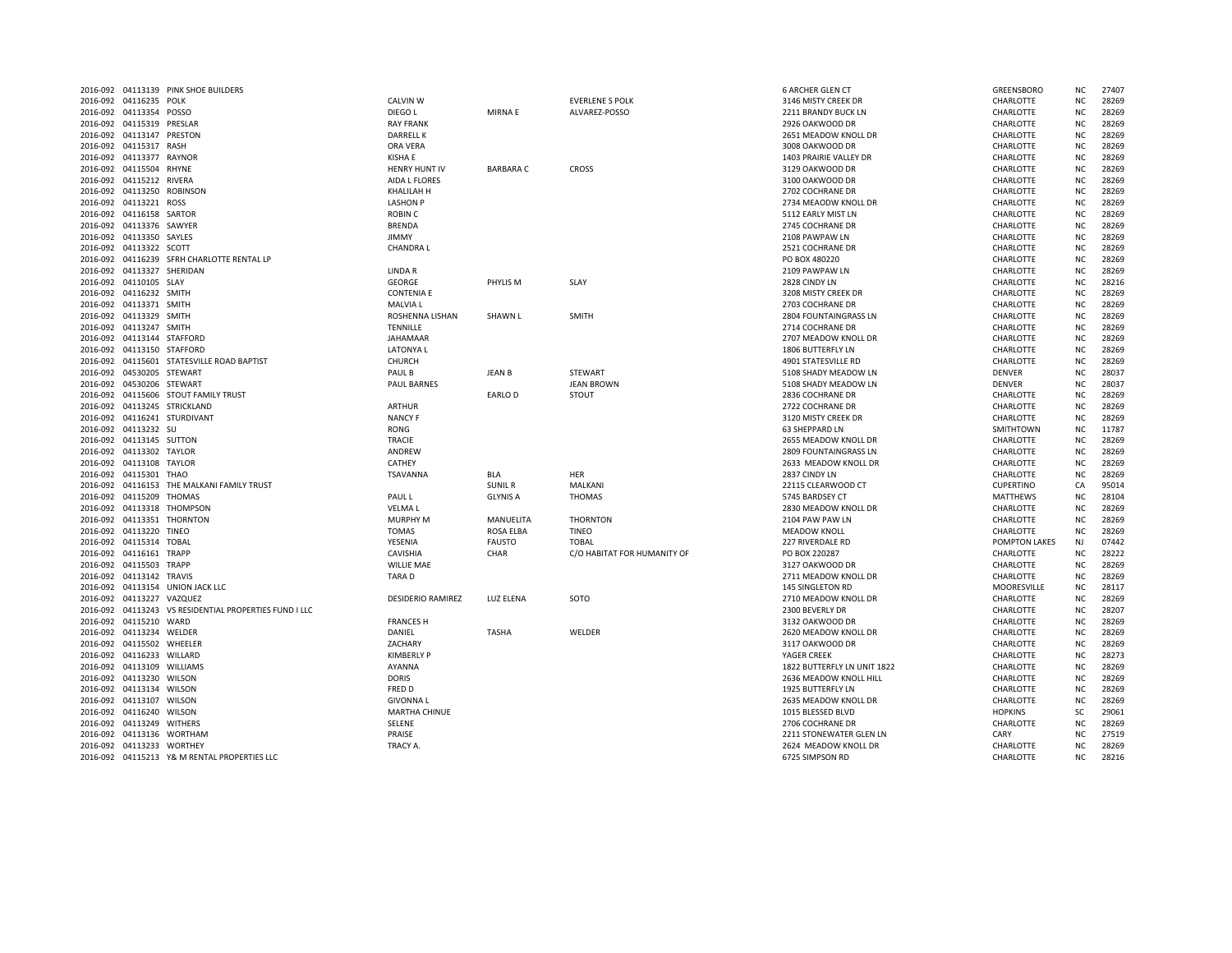### **NOTICE TO INTERESTED PARTIES OF COMMUNITY MEETING**

Subject: Community Meeting

Rezoning Petition 2016-092 filed by the Charlotte-Mecklenburg Housing Partnership INC., Mark S. & Susan Butler, JDSI, LLC & John S. & Lula C. Dunkelberg (Trustees) to rezone approximately 5.824 acres located at 5017 Statesville Road & 2601 Cindy Lane in Charlotte, NC 28269. The Petition is to allow the sites to be developed with a residential based mixed-use community consisting of single-family and multifamily homes. The existing zoning is R-4 and MX-1 (Innovative). The proposed zoning will be UR-2 (CD) to match the previously approved 2015-082 O'Dillon Lake Site Plan.

| Date and Time of Meeting: | Tuesday June 14, 2016, 6:00 PM                                                                                                                                |
|---------------------------|---------------------------------------------------------------------------------------------------------------------------------------------------------------|
| Place of Meeting:         | <b>Statesville Road Baptist Church</b><br>4901 Statesville Road, Charlotte NC 28269-4326<br>1.704.596.2031 (Church) – Enter at lower level $@$ rear of Church |
| Petitioner:               | Charlotte-Mecklenburg Housing Partnership, INC.,                                                                                                              |
| Petition No.:             | 2016-092                                                                                                                                                      |

We are assisting Charlotte-Mecklenburg Housing Partnership INC and Joinders (the "Petitioner") in con nection with a Rezoning Petition it has filed with the Charlotte-Mecklenburg Planning Commission seeking to rezone an approximately 5.824 total acres. The "Site" is located at 5017 Statesville Road & 2601 Cindy Lane in Charlotte, NC 28269. The Petition is to allow the sites to be developed with a residential based mixed-use community consisting of single-family and multi-family homes. The existing zoning is R-4 and MX-1 (Innovative) and the proposed zoning will be UR-2 (CD).

In accordance with the requirements of the City of Charlotte Zoning Ordinance, the Petitioner will hold a Community Meeting prior to the Public Hearing on this Rezoning Petition for the purpose of discussing this rezoning proposal with nearby property owners and organizations. The Charlotte-Mecklenburg Planning Commission's records indicate that you are either a representative of a registered neighborhood organization or an owner of property that adjoins, is located across the street from, or is near the Site.

Accordingly, on behalf of the Petitioner, we give you notice that representatives of the Petitioner will hold a Community Meeting regarding this Rezoning Petition on June 14, 2016 to begin at 6:00 PM at the Statesville Road Baptist Church. Entrance will be at the back of the Church on the lower level.

The Petitioner's representatives look forward to sharing this rezoning proposal with you and to answer any questions you may have with respect to this Rezoning Petition. In the meantime, should you have any questions or comments about this matter, please call the Agent for the Petitioner, Moore & Van Allen, Mr. Keith MacVean @ (704) 331-3531.

Cc: Mayor Roberts, City of Charlotte Council Representatives, City of Charlotte Tammy Keplinger, Rezoning Planning Manager, Charlotte-Mecklenburg Planning Department Solomon R. Fortune, Charlotte-Mecklenburg Planning Department

Date Mailed: 6/2/2016